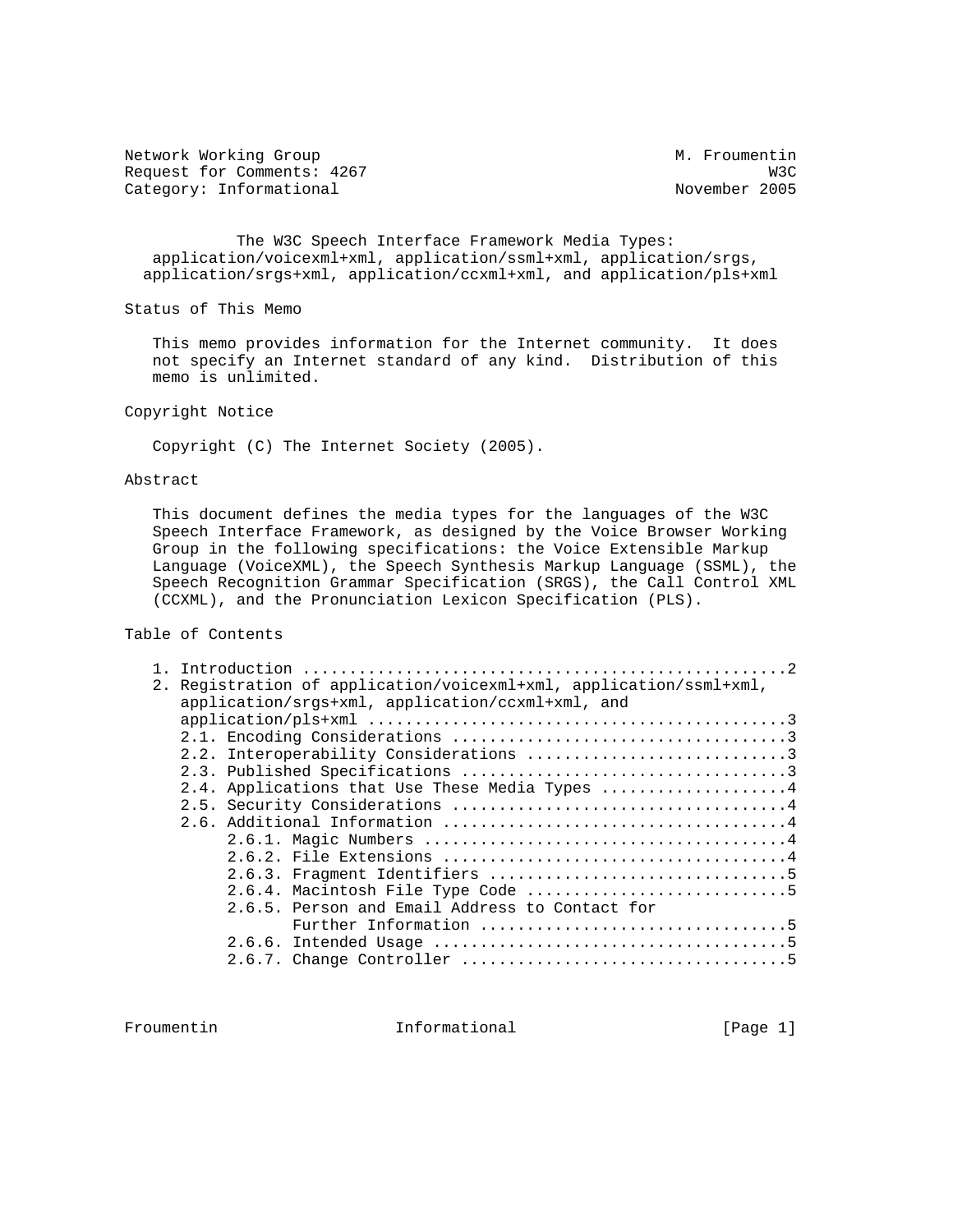|  | 3.6.4. Person and Email Address to Contact for |  |  |  |  |  |  |  |  |
|--|------------------------------------------------|--|--|--|--|--|--|--|--|
|  |                                                |  |  |  |  |  |  |  |  |
|  |                                                |  |  |  |  |  |  |  |  |
|  |                                                |  |  |  |  |  |  |  |  |
|  |                                                |  |  |  |  |  |  |  |  |
|  |                                                |  |  |  |  |  |  |  |  |

#### 1. Introduction

 This specification defines the media types of the Voice Extensible Markup Language (VoiceXML), the Speech Synthesis Markup Language (SSML), the Speech Recognition Grammar Specification (SRGS), the Call Control XML (CCXML), and the Pronunciation Lexicon Specification (PLS), the specifications of the W3C Speech Interface Framework.

 VoiceXML ([VoiceXML2.0]) is an Extensible Markup Language (XML) designed for creating audio dialogs that feature synthesized speech, digitized audio, recognition of spoken and DTMF key input, recording of spoken input, telephony, and mixed initiative conversations. The associated media type defined in this document is "application/voicexml+xml".

 The Speech Synthesis Markup Language specification (SSML) defines an XML-based markup language for assisting the generation of synthetic speech in Web and other applications. The essential role of SSML is to provide authors of synthesizable content a standard way to control aspects of speech such as pronunciation, volume, pitch, and rate, across different synthesis-capable platforms. The associated media type defined in this document is "application/ssml+xml".

 The Speech Recognition Grammar Specification (SRGS) defines syntax for representing grammars for use in speech recognition so that developers can specify the words and patterns of words to be listened for by a speech recognizer. The syntax of the grammar format exists in two forms, an Augmented BNF (ABNF) Form and an XML Form. The respective media types defined in this document are "application/srgs" and "application/srgs+xml".

Froumentin 1nformational 111 [Page 2]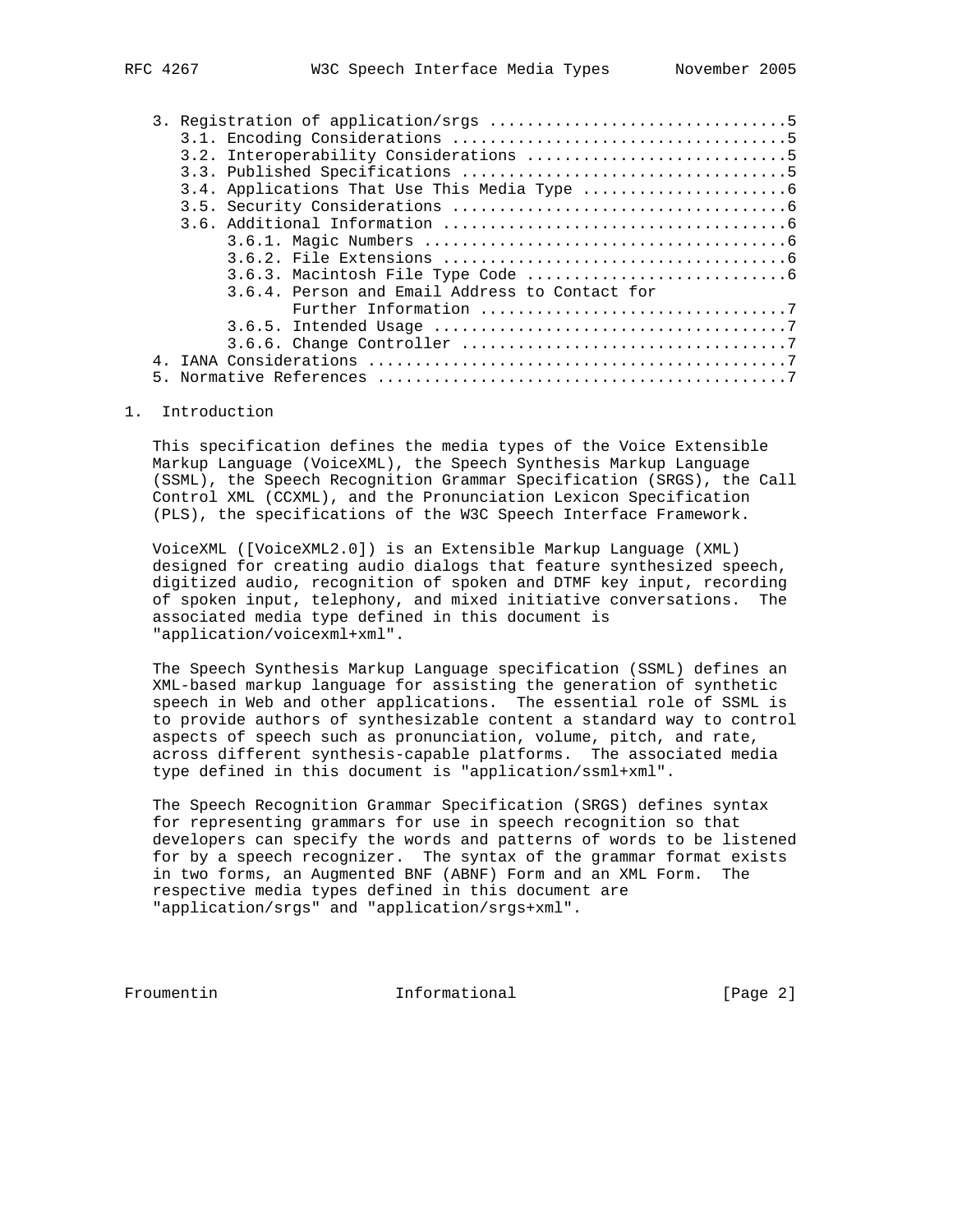The Call Control EXtensible Markup Language (CCXML) is an XML designed to provide telephony call control support for dialog systems, such as VoiceXML. The associated media type defined in this document is "application/ccxml+xml".

 The Pronunciation Lexicon Specification (PLS) defines an XML syntax for specifying pronunciation lexicons to be used by speech recognition and speech synthesis engines in voice browser applications. The associated media type defined in this document is "application/pls+xml".

2. Registration of application/voicexml+xml, application/ssml+xml, application/srgs+xml, application/ccxml+xml, and application/pls+xml

MIME media type name: application

 MIME subtype names: voicexml+xml, ssml+xml, srgs+xml, ccxml+xml, pls+xml

Required parameters: none

Optional parameters:

 "charset": This parameter has identical semantics to the charset parameter of the "application/xml" media type as specified in RFC 3023 [RFC3023].

2.1. Encoding Considerations

 Identical to those of "application/xml" as described in RFC 3023 [RFC3023], section 3.2.

2.2. Interoperability Considerations

There are no known interoperability issues.

# 2.3. Published Specifications

Voice Extensible Markup Language 2.0 [VoiceXML2.0]

Voice Extensible Markup Language 2.1 [VoiceXML2.1]

Speech Synthesis Markup Language (SSML) Version 1.0 [SSML]

Speech Recognition Grammar Specification Version 1.0 [SRGS]

Voice Browser Call Control: CCXML Version 1.0 [CCXML]

Froumentin 10 Informational 10 Page 3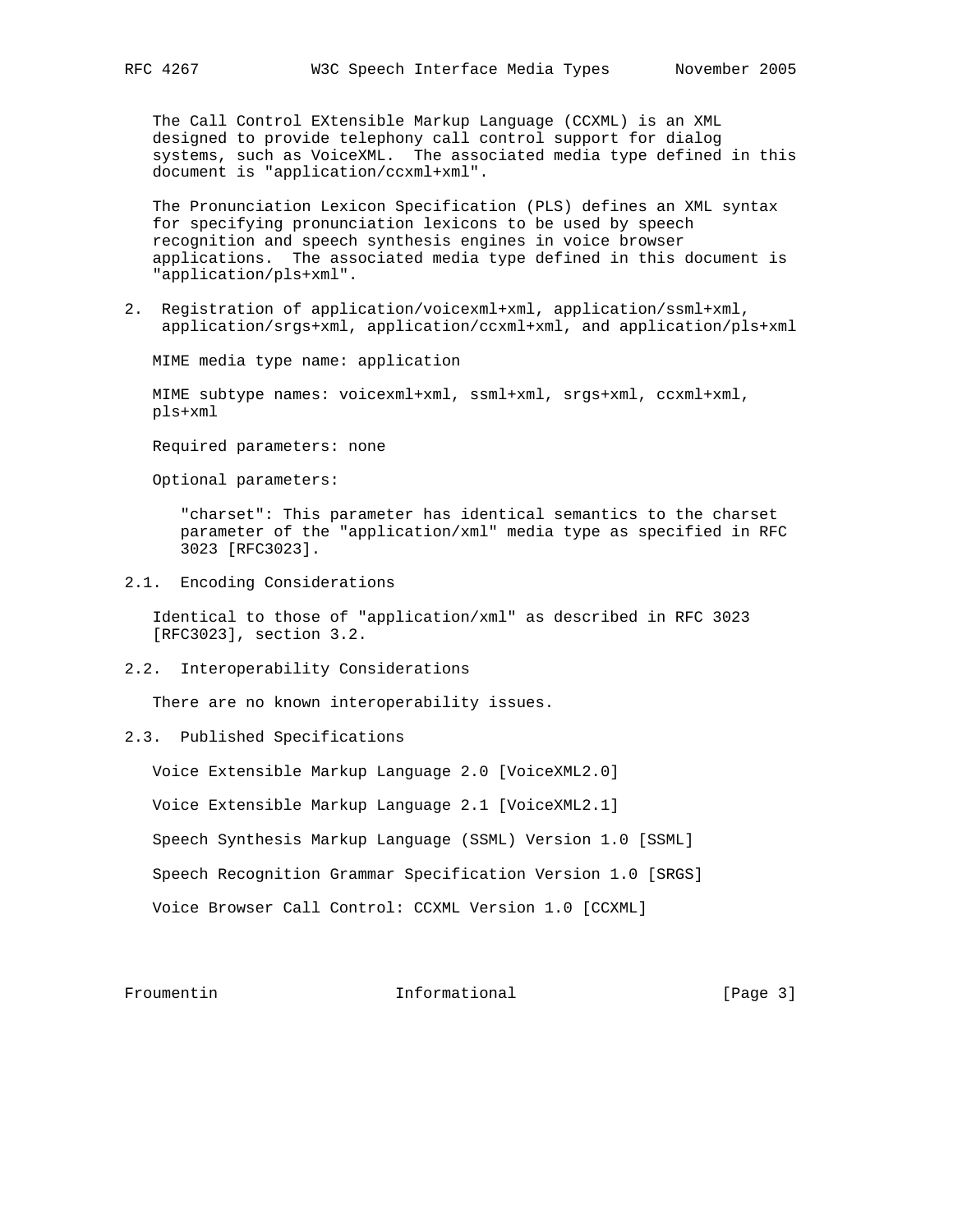Pronunciation Lexicon Specification (PLS) Version 1.0 [PLS]

2.4. Applications that Use These Media Types

 Various W3C Speech Interface Framework implementations use these media types.

2.5. Security Considerations

 Several instructions in the cited specifications may cause arbitrary Uniform Resource Identifiers (URIs) to be dereferenced. In this case, the security issues of [RFC3986], section 7, should be considered.

 In addition, because of the extensibility features of those specifications, it is possible that the registered media types may describe content that has security implications beyond those described here. However, if the processor follows only the normative semantics of the specifications, this content will be ignored. Only in the case where the processor recognizes and processes the additional content, or where further processing of that content is dispatched to other processors, would security issues potentially arise. And in that case, they would fall outside the domain of this registration document.

- 2.6. Additional Information
- 2.6.1. Magic Numbers

 Although no byte sequences can be counted on to always be present, XML MIME entities in ASCII-compatible charsets (including UTF-8) often begin with hexadecimal 3C 3F 78 6D 6C ("<?xml"), and those in UTF-16 often begin with hexadecimal FE FF 00 3C 00 3F 00 78 00 6D 00 6C or FF FE 3C 00 3F 00 78 00 6D 00 6C 00 (the Byte Order Mark (BOM) followed by "<?xml"). For more information, see Appendix F of [XML].

2.6.2. File Extensions

 VoiceXML files: .vxml SSML files: .ssml SRGS files (XML syntax): .grxml CCXML files: .ccxml PLS files: .pls

Froumentin 10 Informational 10 Informational [Page 4]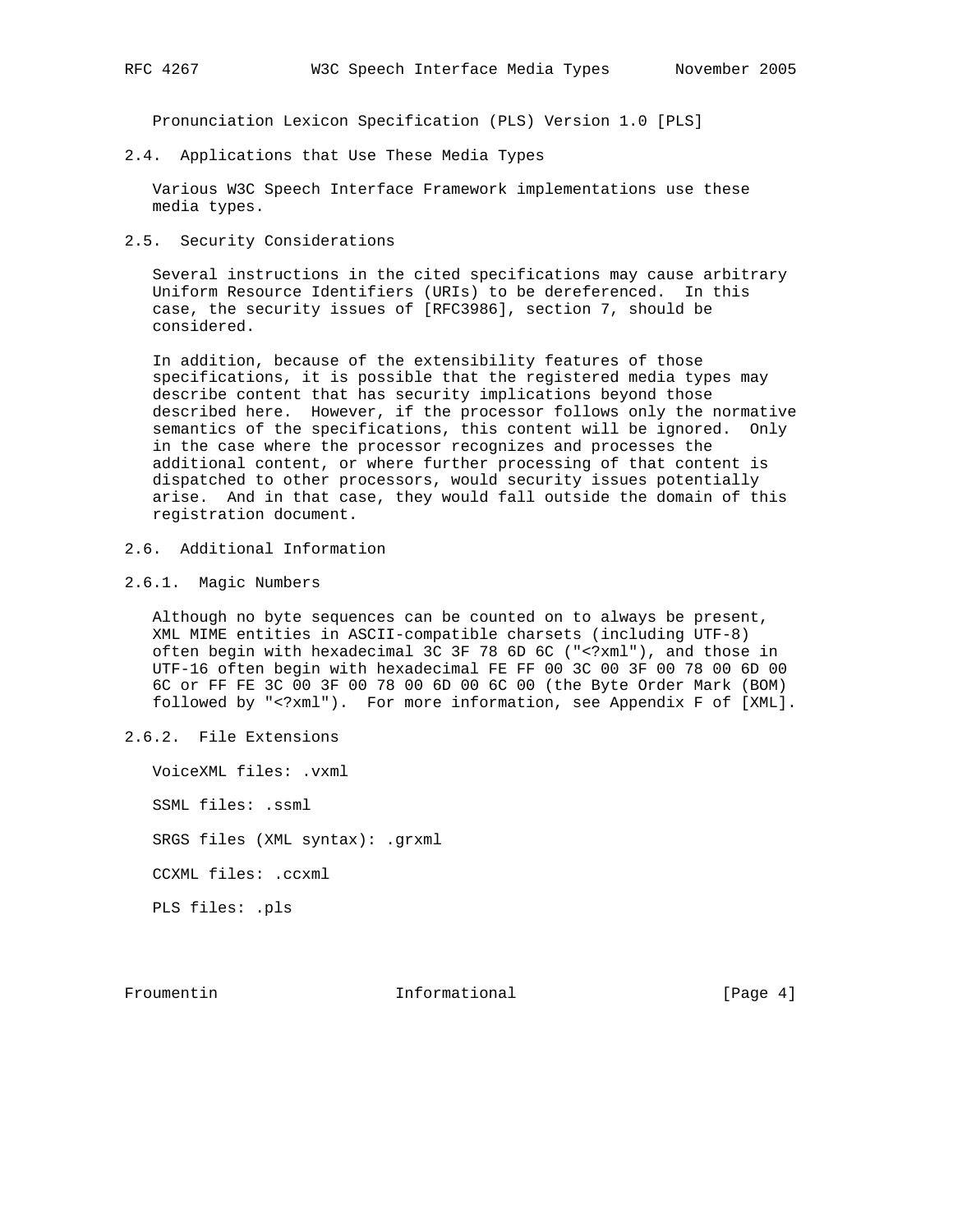2.6.3. Fragment Identifiers

 Identical to that of "application/xml" as described in RFC 3023 [RFC3023], section 5.

2.6.4. Macintosh File Type Code

"TEXT"

2.6.5. Person and Email Address to Contact for Further Information

World Wide Web Consortium <web-human@w3.org>

2.6.6. Intended Usage

COMMON

2.6.7. Change Controller

 The Speech Interface Framework specifications set is a work product of the World Wide Web Consortium's Voice Browser Working Group. The W3C has change control over these specifications.

3. Registration of application/srgs

MIME media type name: application

MIME subtype names: srgs

Required parameters: none

Optional parameters: none

3.1. Encoding Considerations

 The ABNF Form of SRGS follows the character encoding handling defined for XML: an ABNF grammar processor must accept both the UTF-8 and UTF-16 encodings of ISO/IEC 10646 and may support other character encodings.

3.2. Interoperability Considerations

There are no known interoperability issues.

3.3. Published Specifications

Speech Recognition Grammar Specification Version 1.0 [SRGS]

Froumentin 1nformational 111 [Page 5]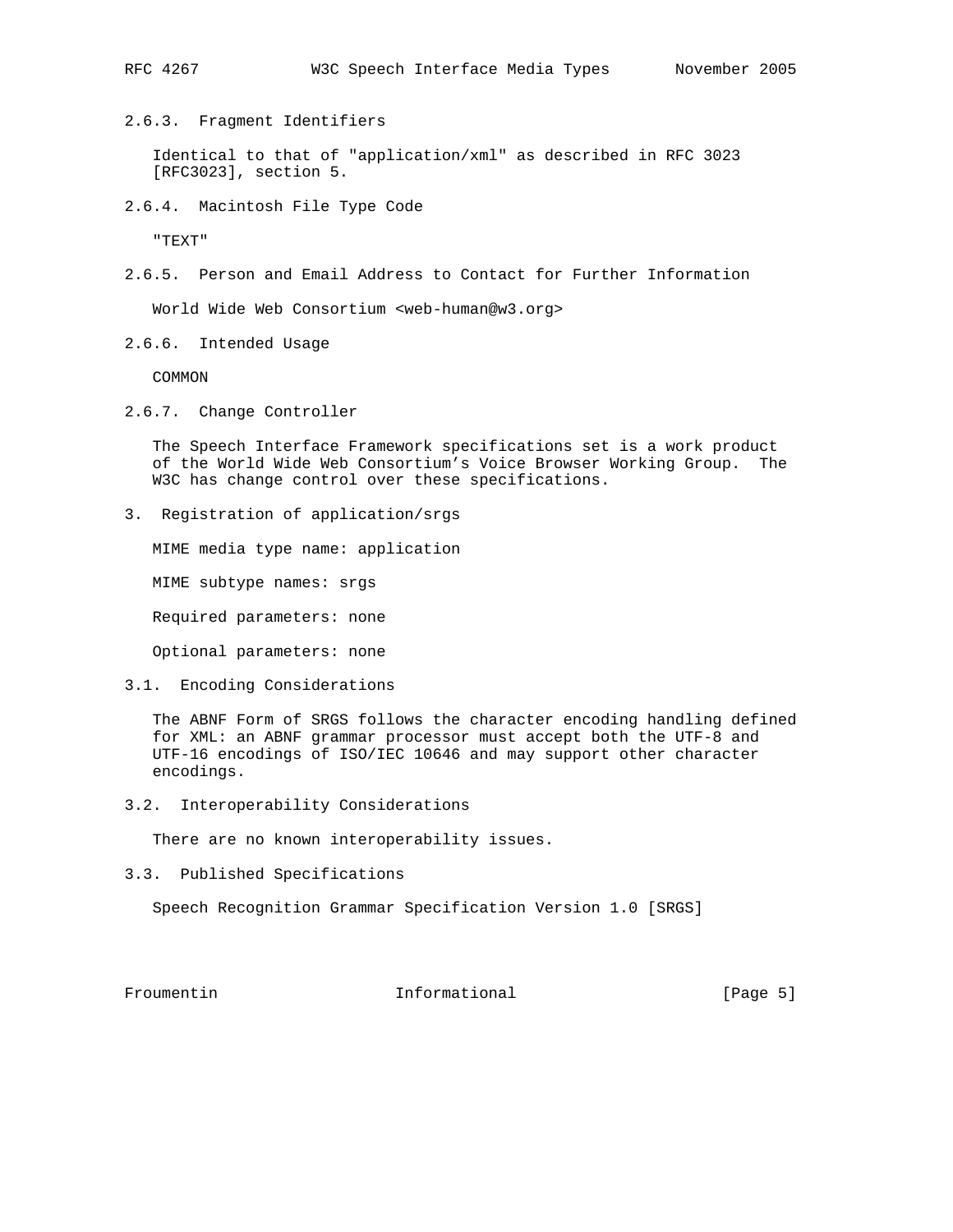#### 3.4. Applications That Use This Media Type

Various SRGS implementations use this media type.

3.5. Security Considerations

 Several instructions in SRGS may cause arbitrary URIs to be dereferenced. In this case, the security issues of [RFC3986], section 7, should be considered.

 In addition, because of the extensibility features of SRGS, it is possible that the registered media types may describe content that has security implications beyond those described here. However, if the processor follows only the normative semantics of the specifications, this content will be ignored. Only in the case where the processor recognizes and processes the additional content, or where further processing of that content is dispatched to other processors, would security issues potentially arise. In that case, they would fall outside the domain of this registration document.

3.6. Additional Information

### 3.6.1. Magic Numbers

 The ABNF self-identifying header must be present in any legal stand alone ABNF Form grammar document. The first character of an ABNF document must be the "#" symbol (x23) unless preceded by an optional XML 1.0 byte order mark. The ABNF byte order mark follows the XML definition and requirements. For example, documents encoded in UTF- 16 must begin with the byte order mark. The optional byte order mark and required "#" symbol must be followed immediately by the exact string "ABNF" (x41 x42 x4d x46) or the appropriate equivalent for the document's encoding (e.g., for UTF-16 little-endian: x23 x00 x41 x00 x42 x00 x4d x00 x46 x00). If the byte order mark is absent on a grammar encoded in UTF-16, then the grammar processor should perform auto-detection of character encoding in a manner analogous to auto detection of character encoding in XML. Next follows a single-space character (x20) and the required version number, which is "1.0" for this specification (x31 x2e x30).

3.6.2. File Extensions

.gram

3.6.3. Macintosh File Type Code

"TEXT"

Froumentin 10 Informational 10 (Page 6)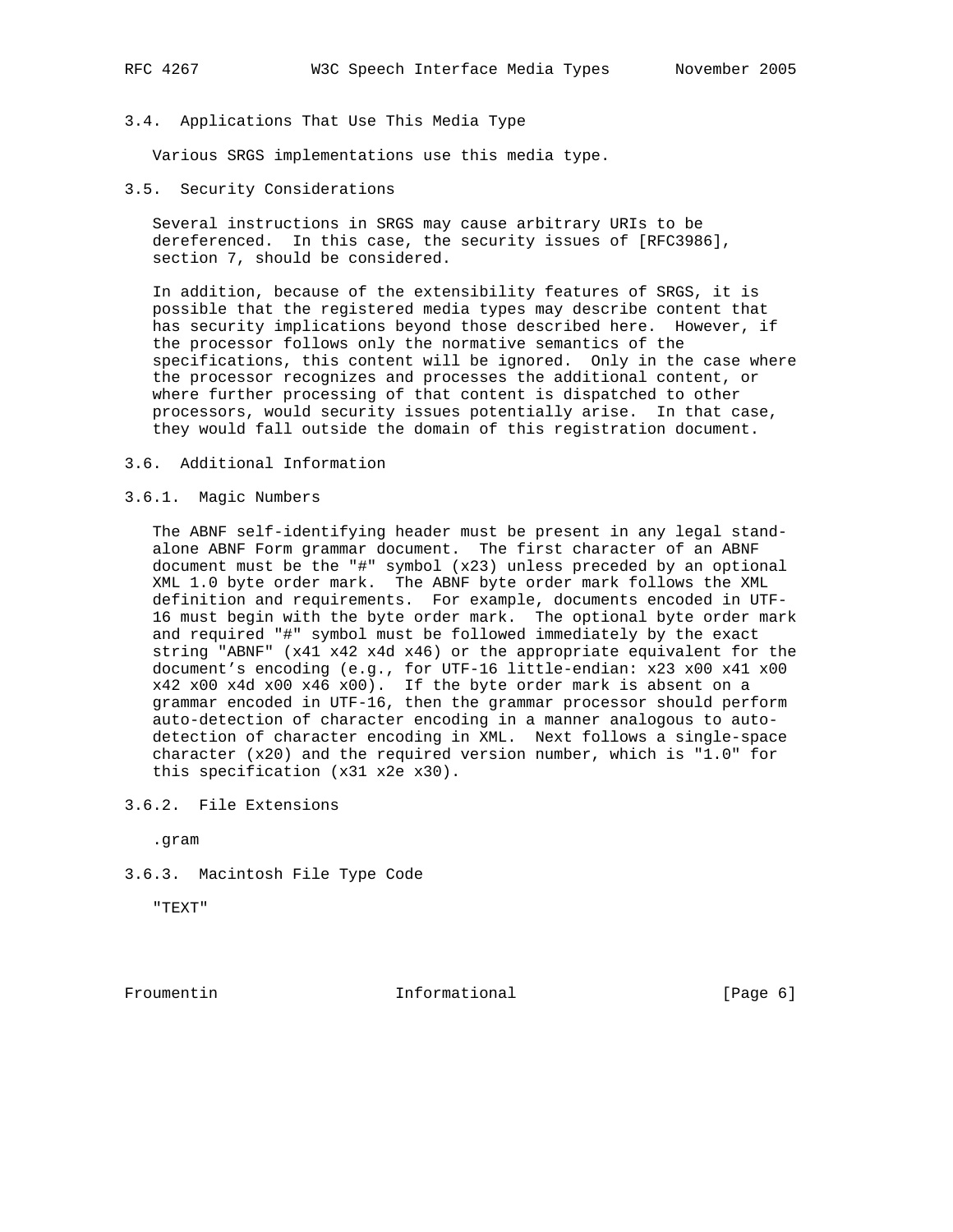3.6.4. Person and Email Address to Contact for Further Information

World Wide Web Consortium <web-human@w3.org>

3.6.5. Intended Usage

COMMON

3.6.6. Change Controller

 The SRGS specification is a work product of the World Wide Web Consortium's Voice Browser Working Group. The W3C has change control over the SRGS specification.

4. IANA Considerations

 This document registers six new MIME media types, according to the registrations in Section 2 and Section 3.

- 5. Normative References
	- [CCXML] Auburn, RJ., Ed., "Voice Browser Call Control: CCXML Version 1.0, W3C Working Draft", January 2005, <http://www.w3.org/TR/2005/WD-ccxml-20050111/>.
	- [PLS] Baggia, P., Ed., "Pronunciation Lexicon Specification (PLS) Version 1.0, W3C Working Draft", February 2005, <http://w3.org/TR/2005/WD-pronunciation-lexicon- 20050214/>.
	- [RFC3986] Berners-Lee, T., Fielding, R., and L. Masinter, "Uniform Resource Identifier (URI): Generic Syntax", STD 66, RFC 3986, January 2005.
	- [RFC3023] Murata, M., St. Laurent, S., and D. Kohn, "XML Media Types", RFC 3023, January 2001.
	- [SRGS] Hunt, A., Ed. and S. McGlashan, Ed., "Speech Recognition Grammar Specification Version 1.0, W3C Recommendation", March 2004, <http://www.w3.org/TR/2004/REC-speech-grammar- 20040316/>.
	- [SSML] Burnett, D., Ed., Walker, M., Ed., and A. Hunt, Ed., "Speech Synthesis Markup Language (SSML) Version 1.0, W3C Recommendation", September 2004, <http://www.w3.org/TR/2004/REC-speech-synthesis- 20040907/>.

Froumentin 10 Informational 10 Page 7]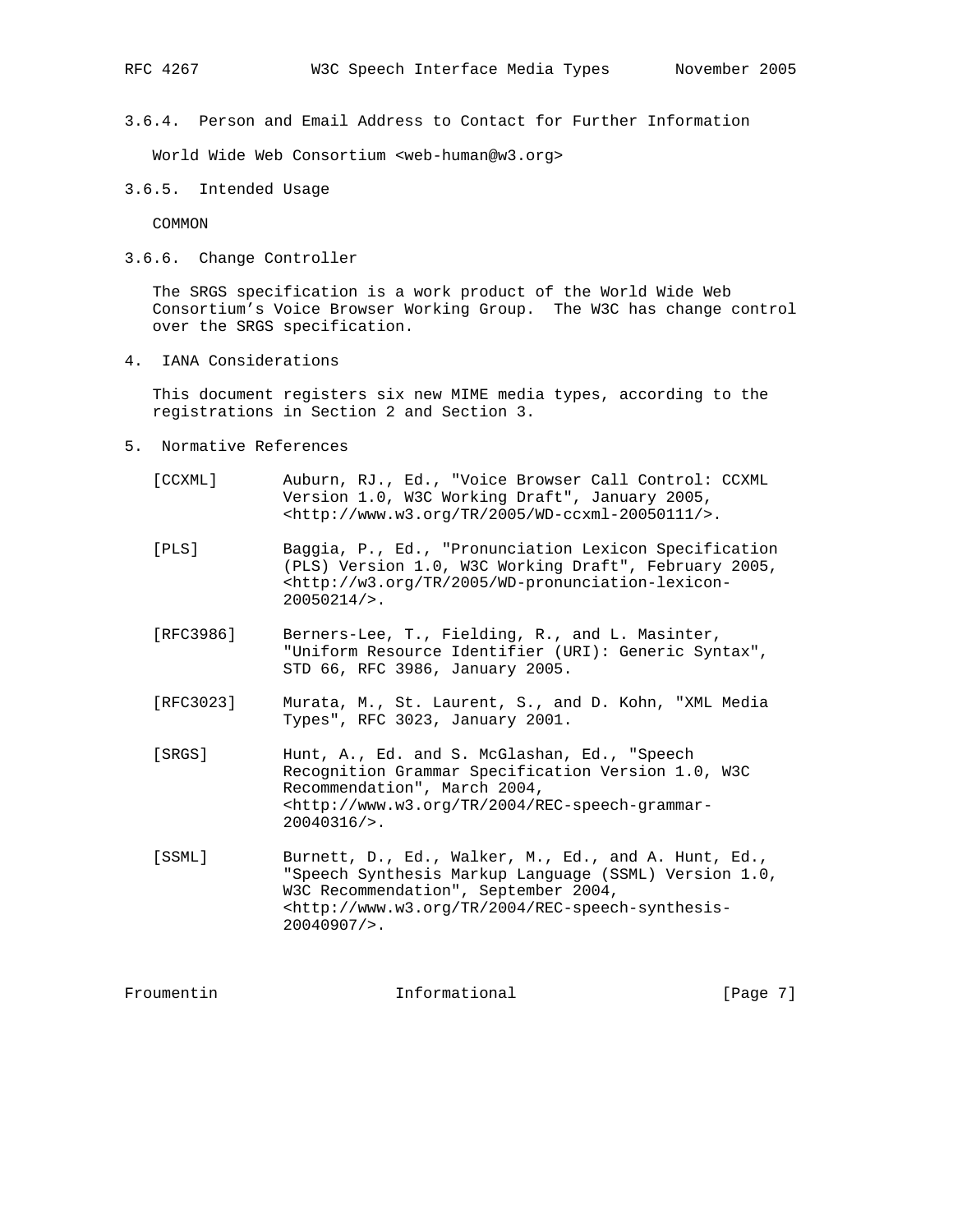- [VoiceXML2.0] McGlashan, S., Ed., "Voice Extensible Markup Language (VoiceXML) Version 2.0, W3C Recommendation", March 2004, <http://www.w3.org/TR/2004/REC-voicexml20- 20040316/>.
- [VoiceXML2.1] Oshry, M., Ed., "Voice Extensible Markup Language (VoiceXML) Version 2.1, W3C Working Draft", July 2004, <http://www.w3.org/TR/2004/WD-voicexml21-20040728/>.
- [XML] Bray, T., Paoli, J., Sperberg-McQueen, C., Maler, E., and F. Yergeau, "Extensible Markup Language (XML) 1.0 (Third Edition)", February 2004, <http://www.w3.org/TR/2004/REC-xml-20040204/>.

Author's Address

 Max Froumentin World Wide Web Consortium

EMail: mf@w3.org

Froumentin 10 Informational 10 Informational [Page 8]